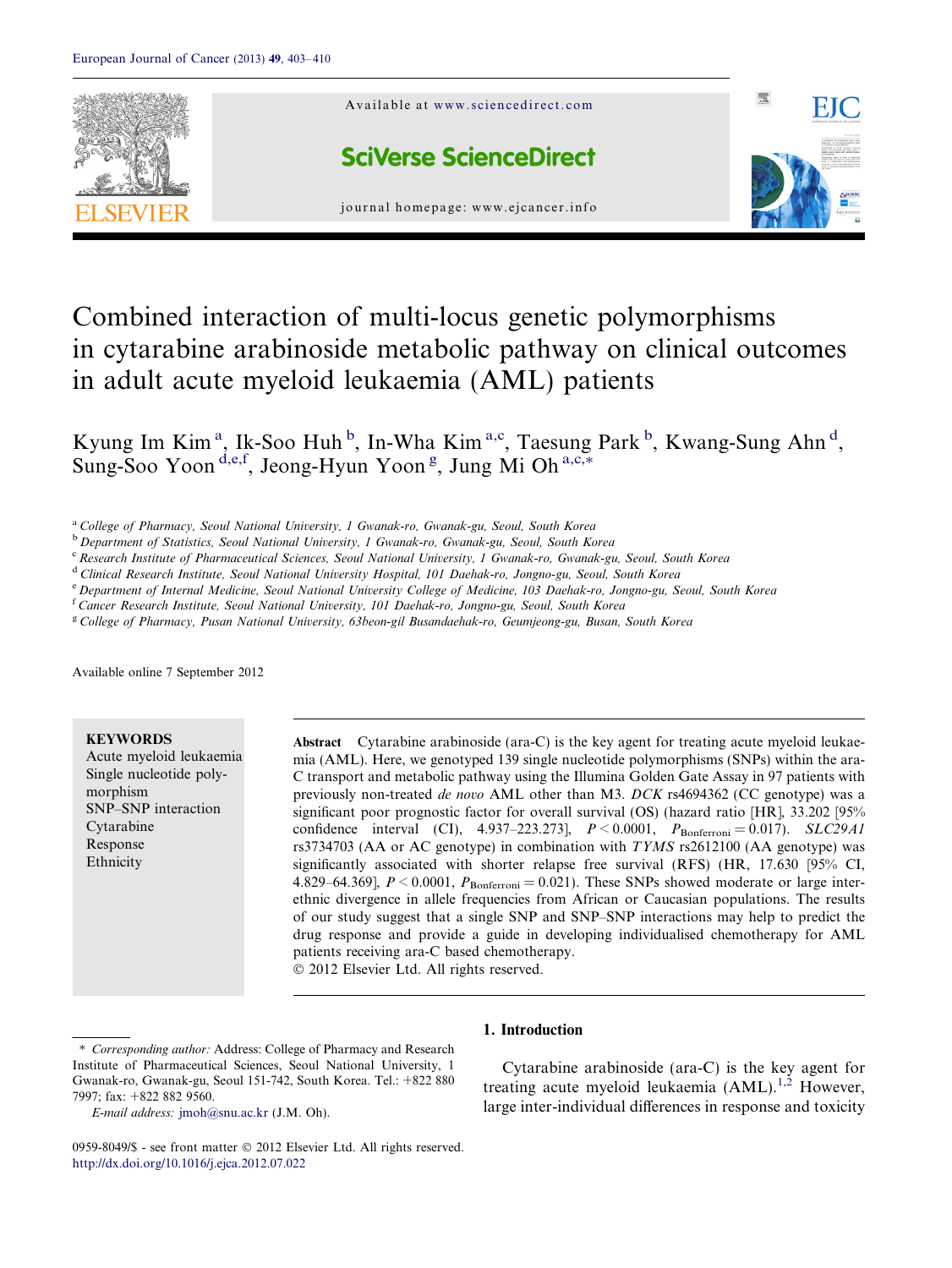are still major drawbacks. Only 20% to 30% of patients experience a long-term disease-free survival and the majority of patients die primarily of persistent or relapsed AML.<sup>[3](#page-7-0)</sup> In addition, multiple trials demonstrated an inter-ethnic difference in treatment outcomes among AML patients receiving the ara-C regimen. $4-6$ However, much of the focus of these inter-individual or inter-ethnic differences in treatment outcomes has focused on Caucasians and Africans with negligible attention being paid to Asians.

As its mechanism of action, ara-C is transported into leukaemic cells by membrane transporters including the solute carrier family 29 (nucleoside transporters) mem-ber 1 (SLC29A1).<sup>[7,8](#page-7-0)</sup> And once it is inside the cell. ara-C is phosphorylated into ara-C monophosphate (ara-CMP) by deoxycytidine kinase (DCK) and eventually to ara-C triphosphate (ara-CTP), which then competes with deoxycytidine triphosphate (dCTP) for incorporation into DNA and subsequently blocking DNA synthesis causing leukaemic cell death.<sup>[9](#page-7-0)</sup> Other important enzymes are cytidine deaminase (CDA) which catalyses the conversion of ara-C into inactive uracil arabinoside (ara-U), and deoxycytidylate deaminases (DCTD) which catalyses the conversion of ara-CMP into inactive ara-UMP.<sup>[10](#page-7-0)</sup> Each of these genes has been shown to exhibit a significant degree of genetic variation, particularly by single nucleotide polymorphisms  $(SNPs)$ .<sup>[11,12](#page-7-0)</sup> However, many studies focusing on an individual SNP have failed to replicate some single locus SNPs playing an important role in the clinical outcomes of AML patients.[9,12–14](#page-7-0) Analysis of the combined effects of SNPs may provide evidence of drug response.<sup>[15,16](#page-7-0)</sup> These complex gene–gene interactions have been reported as the norm rather than the exception as a risk of common mul-tifactorial human diseases or drug response.<sup>[17](#page-7-0)</sup> Therefore, given the interconnected nature of the drug response, delineating the combined effects of multiple genes acting collectively is an important aspect in explaining why clinical outcomes vary so much between patients.<sup>[16,18](#page-7-0)</sup>

Therefore, in our quest to identify the susceptible genetic variants affecting the clinical outcomes of AML patients receiving ara-C chemotherapy, both independent SNP and combinations of multi-locus SNPs lying within the ara-C transport and metabolic pathway were determined. In addition, the population specificity in allele frequencies of these SNPs through interethnic comparisons was assessed in this study.

#### 2. Patients and methods

# 2.1. Study population and their treatment

Ninety-seven patients diagnosed with AML other than M3 and 241 Korean normal controls were included in this study. Subjects who were diagnosed with any other cancer or haematological malignancies or previously administered cytotoxic drugs or radiation were excluded. Bone marrow or peripheral blood samples were provided from AML patients at diagnosis and normal controls for genotyping. All subjects enrolled in this study provided informed consent for genetic analysis. This study was approved by the Institutional Review Board of Seoul National University Hospital.

All AML patients received an induction regimen consisting of ara-C and idarubicin. A standard dose of ara-C 100 mg/m<sup>2</sup> for 7 days and idarubicin  $12 \text{ mg/m}^2$  for 3 days was administered to 79 patients, while 18 patients were treated with the modified dose regimen based on their general condition at a physician's discretion. Once patients achieved complete remission (CR), the patients received sequential consolidation therapy consisting of ara-C and anthracyclines or haematopoietic stem cell transplantation (HSCT).

## 2.2. SNP selection, genotyping and SNP databases

Based on literature searches in PubMed [\(http://](http://www.ncbi.nlm.nih.gov/pubmed/) [www.ncbi.nlm.nih.gov/pubmed/\)](http://www.ncbi.nlm.nih.gov/pubmed/) and PharmGKB [\(http://www.pharmgkb.org/index.jsp\)](http://www.pharmgkb.org/index.jsp), we selected 10 genes that were reported as potentially involved in the response to ara-C as follows: five ara-C transport and metabolism genes including SLC29A1, DCK, cytosolic 5'-nucleotidase III (NT5C3), CDA and DCTD; three drug metabolism genes including cytochrome P450 1A1 (CYP1A1), glutathione S-transferase Mu 1 (GSTM1) and NAD(P)H dehydrogenase, quinone 1  $(NOO1)$ ; and two folate metabolism genes including methylenetetrahydrofolate reductase (MTHFR) and thymidylate synthase (TYMS). One hundred and thirty-nine candidate SNPs in these respective genes were initially selected based on the database from NCBI [\(http://www.ncbi.nlm.nih.gov/\)](http://www.ncbi.nlm.nih.gov/) and International Hap-Map project [\(http://hapmap.ncbi.nlm.nih.gov/\)](http://hapmap.ncbi.nlm.nih.gov/). SNP genotyping was performed at a multiplex level using the Illumina Golden Gate Genotyping Assay (Illumina Inc., San Diego, CA, United States of America (USA)). Each oligonucleotide (bead type) represents a specific SNP locus. The genotype quality score for retaining data was set to 0.25. The deviation from the Hardy-Weinberg Equilibrium for the SNPs with significant patient numbers was tested using the chi-square test. For pairwise linkage disequilibrium (LD) between the genetic markers, three estimators,  $D$ ,  $D'$  and r were computed. Fifty-five tagging SNPs were finally selected with thresholds of  $r^2 > 0.8$  for the analysis. These analyses were carried out using the Haploview 4.2 (Cambridge, MA, USA).

To determine the ethnic differences in allele frequencies of the 139 SNPs between Korean and other populations, the International HapMap database and the 1000 genomes database [\(http://www.1000genomes.org/\)](http://www.1000genomes.org/) were used. For the HapMap data, four populations were selected: Caucasian, Chinese, Japanese and African.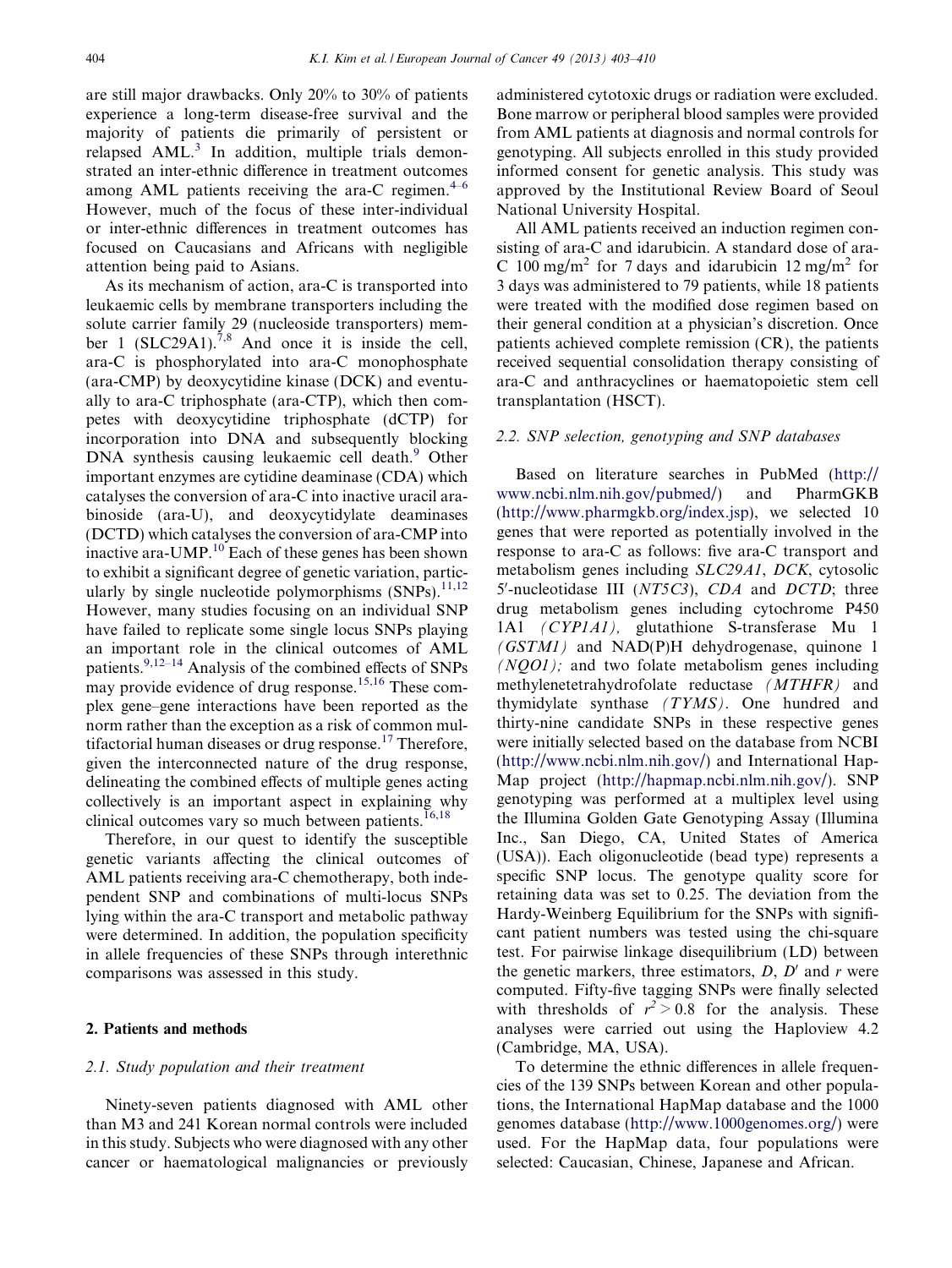# 2.3. Evaluation of clinical response and toxicity

The clinical and pathological information of the AML patients was obtained by chart review from the clinical database at the study institution. CR was defined as follows: blast cell counts in the bone marrow  $\leq$ 5%; absence of extramedullary disease; absolute neutrophil count  $>1.0 \times 10^9$ /L; platelet count  $>100 \times 10^9$ / L.<sup>[2](#page-7-0)</sup> Relapse was defined as the presence of more than 5% of blast cells in the bone marrow or reappearance of blast cells in the blood or development of extramedullary disease. Relapse free survival (RFS) was measured from the date of achievement of remission until the date of relapse or death from any cause. Overall survival (OS) was measured from the date of entry into the study to the date of death from any cause. Patients who underwent HSCT after their CR were censored at their date of HSCT. Haematologic toxicity during the induction chemotherapy was graded according to the National Cancer Institute Common Terminology Crite-ria for Adverse Events (NCI CTCAE) version 4.0.<sup>[19](#page-7-0)</sup>

# 2.4. Statistical analysis

The association of each SNP or combination of SNPs with CR after induction chemotherapy was tested with multiple logistic regression. Survival probabilities were estimated by the Kaplan–Meier method, and differences in the distributions between the genotypes were evaluated using the log-rank test. For multiple regression analysis, a Cox proportional hazard model was constructed for RFS and OS, adjusting for potential confounding covariates including gender, age at diagnosis, subtype, karyotype, complete blood count at diagnosis, bone marrow blast count at diagnosis, inv(16)(p13q22),  $t(8;21)(q22;q22)$ , MLL rearrangement and NPM1/FLT3 mutation risk status. A stepwise selection method was carried out to determine the potential confounding covariates, which explain the responses well. For SNP analysis, we tested three different genetic models, including the dominant, recessive and additive model. Statistical analyses were carried out with the IBM SPSS software (version 19.0; IBM SPSS Inc., Chicago, IL, USA) and the free statistical computing environment R (version 2.3.1). For all analyses, P values were twotailed, and a P value of less than 0.05 was considered significant. Multiple test adjustment was additionally performed using the Bonferroni correction.

For interethnic comparison of the minor allele frequency (MAF),  $F_{ST}$  and chi-square test were calculated between Korean and other populations.<sup>20</sup> We first compared the MAF of the 139 SNPs between Korean AML patients and normal controls, and there were no significant differences between the two groups. Thus, we compared the MAF of all Koreans ( $n = 338$ ) with those of other ethnic groups. Values of  $F_{ST}$  less than 0.05 represent low genetic divergence, values between 0.05 and 0.15 are considered to represent moderate divergence,  $F_{ST}$  of 0.15 to 0.25 indicates a large divergence and  $F_{ST}$  greater than 0.25 represents a very large diver-gence.<sup>[21](#page-7-0)</sup> And a P value of 0.005 was considered as the significance level of the chi-square test to judge population differentiation.

# 3. Results

## 3.1. Patients' characteristics and treatment outcomes

Baseline characteristics and treatment results of the 97 AML patients are summarised in [Table 1.](#page-3-0) The median age of patients was 50.0 years (range, 16.0–76.0 years) and the male/female proportion was 61/36. The most frequent French–American–British subtype was M2  $(49.5\%)$  followed by M4  $(27.8\%)$ . A total of 48 patients (51.6%) were of normal karyotype. Among the patients who were available for their cytogenetic or molecular information, 21 patients had  $t(8;21)(q22;q22)$ . Five patients had inv(16)(p13q22) and seven patients had MLL rearrangement. Of the 79 patients in whom the NPM1 and FLT3 internal tandem duplication (ITD) mutation information was identified, 71 patients (91.8%) had a high-risk status.

Overall, 78 patients (88.6%) achieved overall remission after ara-C based induction chemotherapy. Sixtynine patients (78.4%) achieved CR after their first course of induction therapy, and another nine patients achieved CR after reinduction therapy. Among the 78 patients, 46 patients (59.0%) relapsed during the follow-up period. Median and mean follow-up period for the 97 patients were 10.3 and 22.0 months, respectively (range, 0.6– 108.5 months). Fifty-eight patients (59.8%) out of 97 patients died from their disease progression or disease related complications by the end of the follow-up period.

#### 3.2. Single SNP effect on ara-C based treatment outcomes

In the multivariate analysis, SNP rs4694362 in the DCK gene, individually, was a significant prognostic factor for OS [\(Fig. 1a](#page-4-0)). The CC genotype was significantly associated with less survival time compared to the CT or TT genotypes (hazard ratio [HR], 33.202 [95% confidence interval (CI), 4.937–223.273],  $P < 0.0001$ ,  $P_{\text{Bonferroni}} = 0.017$ ). However, none of the 55 SNPs, individually, had any associations with the achievement of CR after the induction chemotherapy or RFS after adjusting for multiple testing.

# 3.3. Combined effects of SNPs on ara-C based treatment outcomes

SLC29A1 rs3734703 and TYMS rs2612100 were the multi-locus genotype combination that best explained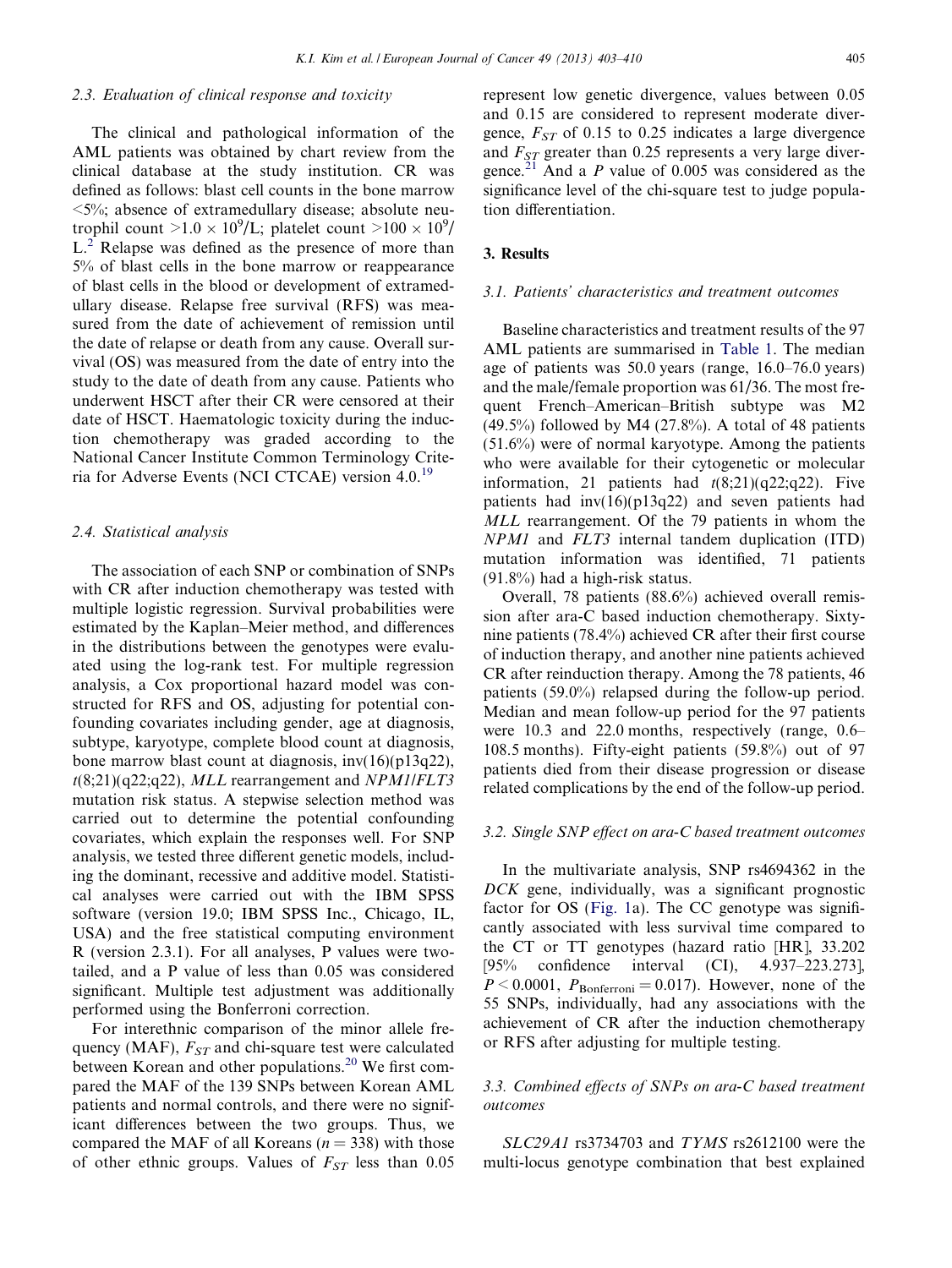<span id="page-3-0"></span>

| Table 1 |          |
|---------|----------|
| A MT    | notionte |

| Characteristics                        | $\Sigma n$ | $\boldsymbol{n}$ | $\frac{0}{0}$ | Median (range)       |
|----------------------------------------|------------|------------------|---------------|----------------------|
| Gender                                 | 97         |                  |               |                      |
| Male/female                            |            | 61/36            | 62.9/37.1     |                      |
| Age (years)                            | 97         |                  |               | 50.0 $(16.0 - 76.0)$ |
| FAB classification                     | 97         |                  |               |                      |
| M <sub>0</sub>                         |            | $\overline{2}$   | 2.1           |                      |
| M1                                     |            | 13               | 13.4          |                      |
| M <sub>2</sub>                         |            | 48               | 49.5          |                      |
| M <sub>4</sub>                         |            | 27               | 27.8          |                      |
| M <sub>5</sub>                         |            | 5                | 5.2           |                      |
| M6                                     |            | 1                | 1.0           |                      |
| M <sub>7</sub>                         |            | $\mathbf{1}$     | 1.0           |                      |
| Bone marrow blast (%)                  | 89         |                  |               | $60.9(6.8-98.7)$     |
| White blood cell $(\times 10^3/\mu l)$ | 94         |                  |               | $18.0(1.1 - 314.5)$  |
| Hemoglobin (g/dL)                      | 94         |                  |               | $8.2(4.1-19.4)$      |
| Platelet ( $\times 10^3/\mu$ l)        | 94         |                  |               | 38.5 (3.0-278.0)     |
| Karyotype                              | 97         |                  |               |                      |
| Normal/abnormal                        |            | 48/45            | 51.6/48.4     |                      |
| Inv(16) (p13q22)                       | 45         |                  |               |                      |
| Positive/negative                      |            | 6/39             | 13.3/86.7     |                      |
|                                        |            |                  |               |                      |
| $t(8;21)$ (q22;q22)                    | 95         |                  |               |                      |
| Positive/negative                      |            | 21/74            | 22.1/77.9     |                      |
| MLL rearrangement                      | 85         |                  |               |                      |
| Positive/negative                      |            | 7/78             | 8.2/91.8      |                      |
| NPM1/FLT3 risk status <sup>a</sup>     | 79         |                  |               |                      |
| Low/high                               |            | 8/71             | 10.1/89.9     |                      |
|                                        |            |                  |               |                      |
| Overall remission                      | 88         |                  |               |                      |
| Yes/no                                 |            | 78/10            | 88.6/11.4     |                      |
| Relapse before HSCT                    | 78         |                  |               |                      |
| Yes/no                                 |            | 46/32            | 59.0/41.0     |                      |
|                                        |            |                  |               |                      |
| HSCT during the F/U period             | 97         |                  |               |                      |
| Yes/no                                 |            | 34/63            | 25.1/64.9     |                      |

Abbreviations: FAB, French–American–British; F/U, follow up; HSCT, haematopoietic stem cell transplantation.

<sup>a</sup> NPM1/FLT3 status: High risk group, NPM1 wild/FLT3 ITD(-), NPM1 wild/FLT3 ITD(+), NPM1 mutated/FLT3 ITD(+); Low risk group, NPM1 mutated/FLT3  $ITD(-)$ .

the RFS of AML patients receiving ara-C based chemotherapy [\(Table 2](#page-5-0), [Fig. 1b](#page-4-0)). Multivariate analysis of RFS revealed that the SLC29A1 rs3734703 (AA or AC genotype) in combination with TYMS rs2612100 (AA genotype) was significantly associated with shorter RFS compared to the combination with wild type (HR, 17.630 [95% CI, 4.829–64.369],  $P < 0.0001$ ,  $P_{\text{Bonferroni}} =$ 0.021). The effect of these SNP–SNP interactions also decreased the OS, although not statistically significant after the multiple test adjustment (HR, 23.523 [95% CI, 4.616–119.873],  $P = 0.0001$ ). CDA rs10916827 (GG genotype) in combination with DCTD rs17331744 (TC or CC genotype) tended to be associated with shorter OS, but it was marginally significant after the multiple test adjustment (HR, 31.680, [95% CI, 6.152–162.905],  $P < 0.0001$ ,  $P_{\text{Bonferroni}} = 0.052$ ) [\(Fig. 1](#page-4-0)c). Regarding CR or overall remission, there were no significant combined effects from the SNPs after the multiple test adjustment.

#### 3.4. Effect of SNPs on ara-C based chemotherapy toxicity

None of the 55 SNPs individually or in combination were associated with an experience of febrile neutropenia greater than grade 3, severe neutropenia of grade 4 or duration of severe neutropenia after ara-C based induction chemotherapy. None of the clinical factors were predictive of haematologic toxicities after ara-C based induction chemotherapy.

# 3.5. Comparison of the MAF of the SNPs between different populations

Overall, MAF of the 139 SNPs in Chinese and Japanese populations was extremely similar to Koreans, with most of the SNPs clustering at low  $F_{ST}$  values. However, MAF in the Caucasian or African populations had a large divergence from those of Koreans [\(Fig. 2\)](#page-5-0). Among all the pair-wise comparisons between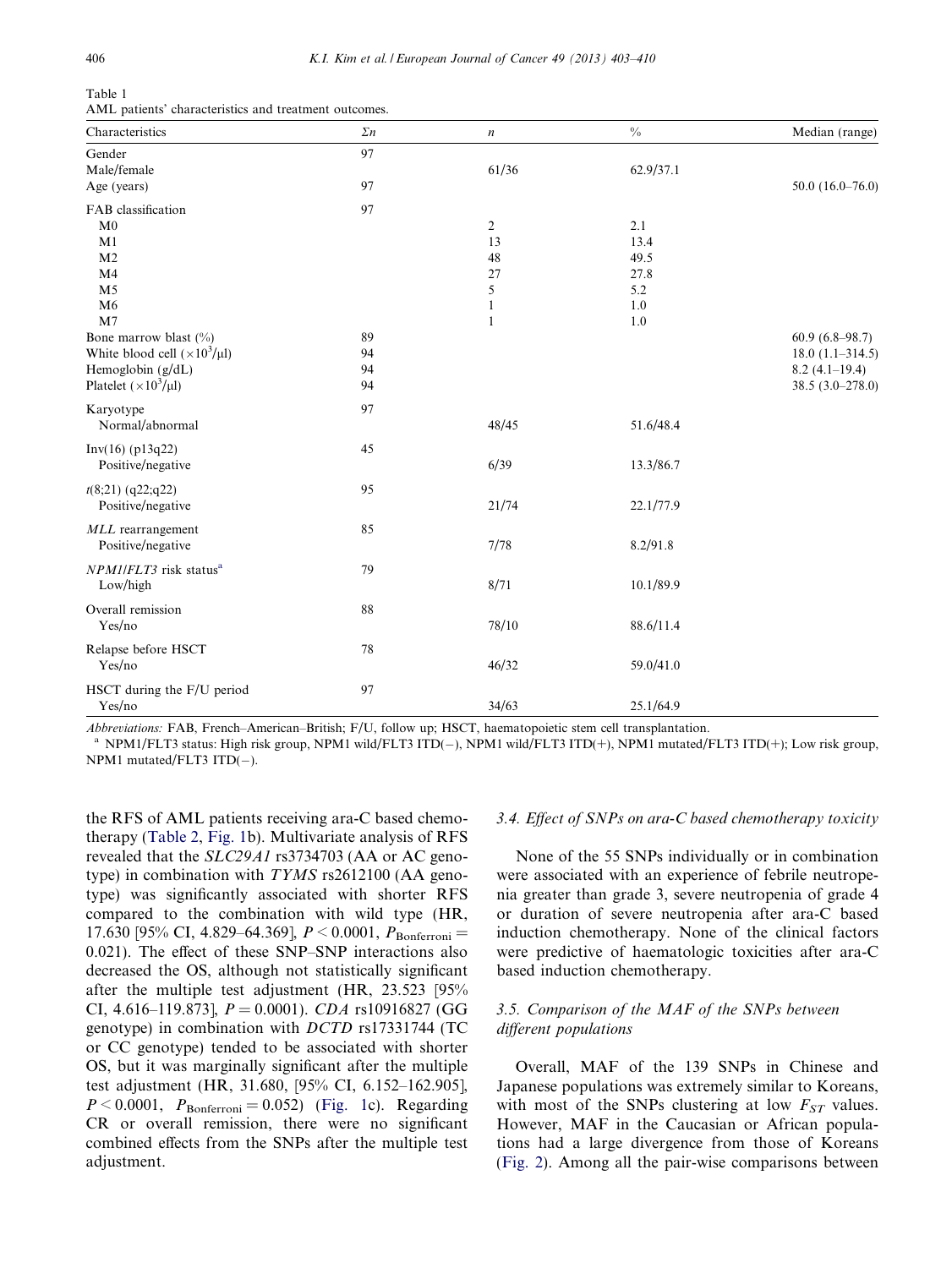<span id="page-4-0"></span>

Fig. 1. Significant effect of single SNP or SNP–SNP interactions on relapse free survival (RFS) and overall survival (OS) (a) Single SNP effect of DCK rs4694362 on OS (b) Combined effect of SLC29A1 rs3734703 and TYMS rs2612100 on RFS (c) Combined effect of CDA rs10926817 and DCTD rs17331744 on OS.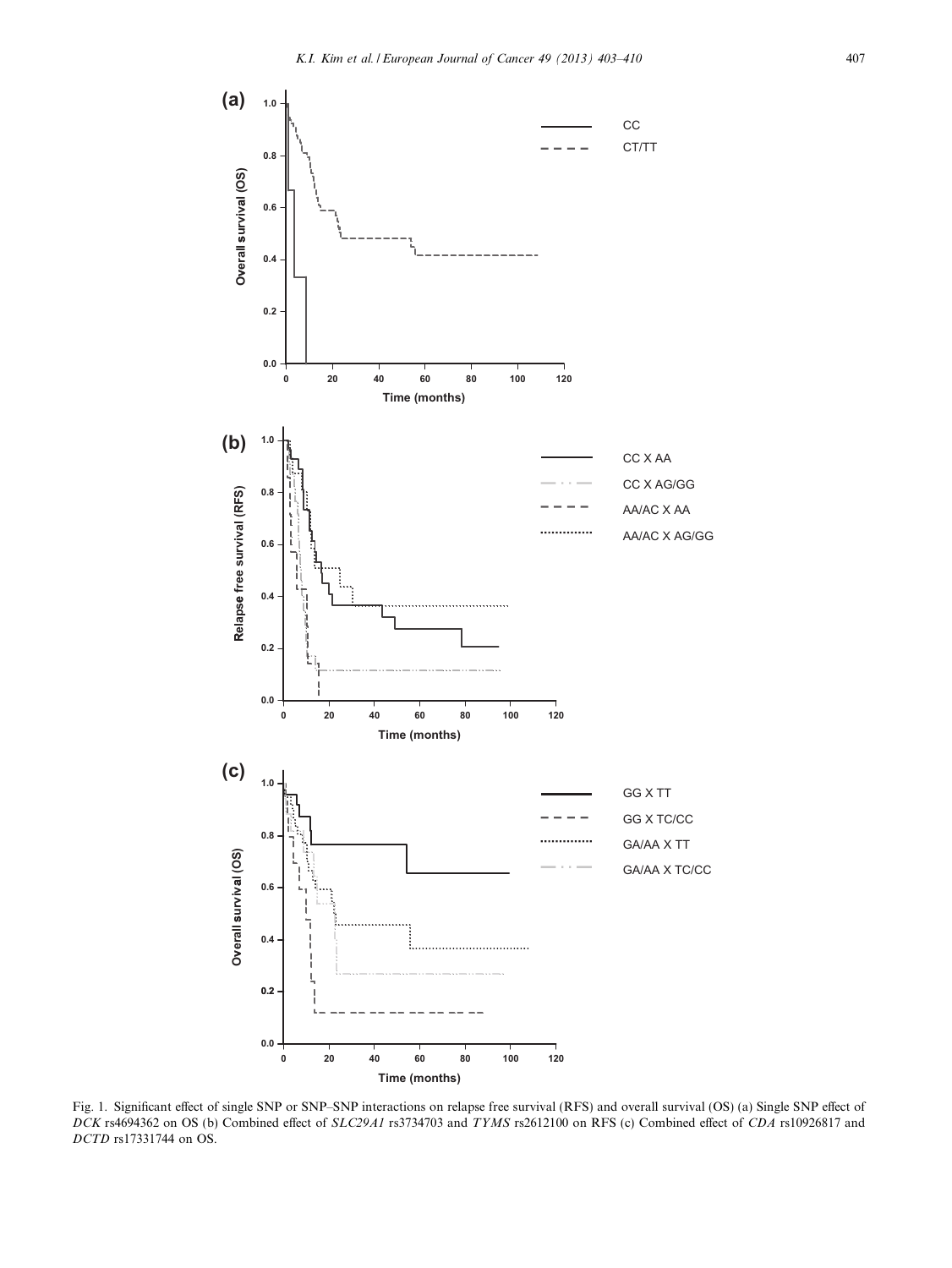| Endpoint        | SNP-SNP interaction      |                           | Genotype                                                                                                                 | HR (95% CI)                                                                  |                            |       |
|-----------------|--------------------------|---------------------------|--------------------------------------------------------------------------------------------------------------------------|------------------------------------------------------------------------------|----------------------------|-------|
| $RFS^a$         | SLC29A1<br>rs3734703     | <b>TYMS</b><br>rs2612100  | $CC \times AA$ (n = 34)<br>$CC \times AG/GG$ ( $n = 30$ )<br>$AA/AC \times AA$ (n = 11)<br>$AA/AC \times AG/GG$ (n = 21) | $3.969(1.689 - 9.329)$<br>17.630 (4.829–64.369)<br>$0.999(0.351 - 2.842)$    | 0.002<br>< 0.0001<br>0.999 | 0.021 |
| OS <sup>a</sup> | <b>CDA</b><br>rs10916827 | <b>DCTD</b><br>rs17331744 | $GG \times TT (n = 25)$<br>$GG \times TC/CC (n = 15)$<br>$GA/AA \times TT (n = 40)$<br>$GA/AA \times TC/CC (n = 17)$     | 31.680 (6.152-162.905)<br>$6.374(1.624 - 25.021)$<br>$6.322(1.056 - 37.853)$ | < 0.0001<br>0.008<br>0.043 | 0.052 |

Significant effect of SNP–SNP interactions on RFS or OS.

Abbreviations: CI, confidence interval; HR, hazard ratio; OS, overall survival; RFS, relapse free survival; SNP, single nucleotide polymorphism. <sup>a</sup> Dominant model.<br><sup>b</sup> P value for each genotype combination; Cox proportional hazard model.

<sup>c</sup> Statistically significant after the Bonferroni correction.



Fig. 2. Overall ethnic difference in allele frequency of 139 single nucleotide polymorphisms (SNPs) in cytarabine arabinoside (ara-C) metabolism pathway. Abbreviations: CEU, Central European; CHB, Chinese; JPT, Japanese; KOR, Korean; YRI, African.

Korean and other populations, DCK rs4694362 ranked the highest in  $F_{ST}$  for the population comparisons with Africans ( $F_{ST}$  = 0.519). Other SNPs that have  $F_{ST}$  values greater than 0.25 were MTHFR rs4846052 (comparison with African,  $F_{ST} = 0.492$ ), DCK rs12648166 (comparison with African,  $F_{ST} = 0.328$ ) and DCTD rs9542 (comparison with African,  $F_{ST} = 0.252$ ). Among the SNPs which showed a significant relationship with the response to ara-C based chemotherapy in this study, TYMS rs2612100 represented a large divergence for the population comparisons with Caucasians ( $F_{ST} = 0.195$ ). SLC29A1 rs3734703 also showed a moderate difference in MAF compared to Caucasians ( $F_{ST} = 0.136$ ) or Africans ( $F_{ST}$  = 0.136). However, there were very low divergences of MAF between Korean and other populations for CDA rs10916827 and DCTD rs17331744 [\(Table 3\)](#page-6-0).

# 4. Discussion

Understanding the contribution of the pharmacogenetics to ara-C response could help individualise chemotherapy and potentially improve outcomes in AML patients. Here, we observed both single SNP and SNP–SNP interactions within the ara-C transport and metabolic pathway, which could account for the interpatient variability of treatment outcomes in AML patients.

When tested independently, SNP rs4694362 in the DCK gene was a significant prognostic factor for OS. The CC genotype was significantly associated with less survival time compared to the CT or TT genotypes. DCK is the rate-limiting enzyme which is involved in the activation of ara-C to ara-CTP.<sup>[7](#page-7-0)</sup> It plays a distinct role in the development of resistance to ara-C, since the DCK activity could determine the intracellular ara-CTP concentration and therefore, change the cellular sensitivity.<sup>[22](#page-7-0)</sup> Lamba et al. identified a SNP in the 3'UTR region, which is significantly associated with DCK mRNA expression and blast ara-CTP concentrations in patients administered ara- $C<sup>7</sup>$  $C<sup>7</sup>$  $C<sup>7</sup>$  Although the meaningful SNP in our study was located in the intron region of DCK, it is possible that the clinical effect was probably due to other non-synonymous polymorphisms within the same LD block. In addition, it cannot be ruled out that intronic SNPs may directly regulate transcription by altering RNA elongation, splicing or maturation.<sup>[23,24](#page-7-0)</sup>

Since the drug response is the result of an interaction of numerous genetic combinations, we strengthened our study by demonstrating the association between the multi-locus polymorphisms within the ara-C transport and metabolic pathway. We specifically demonstrated that the SLC29A1 rs3734703 AA or AC genotypes in combination with TYMS rs2612100 AA genotype are significantly associated with shorter RFS. This combination was also associated with less survival time. As shown in [Fig. 3](#page-6-0), thymidine triphosphate (TTP) generated by TYMS is known to enhance ara-C cytotoxicity by decreasing  $dCTP$  pools.<sup>[25](#page-7-0)</sup> A decrease in  $dCTP$  pools should lead to a relative increase in the amount of ara-C incorporated into DNA since reduction in dCTP levels increases the DCK activity, subsequently enhances ara-CTP formation. TTP also inhibits the DCTD enzyme which catalyses the conversion of ara-CMP into

<span id="page-5-0"></span>Table 2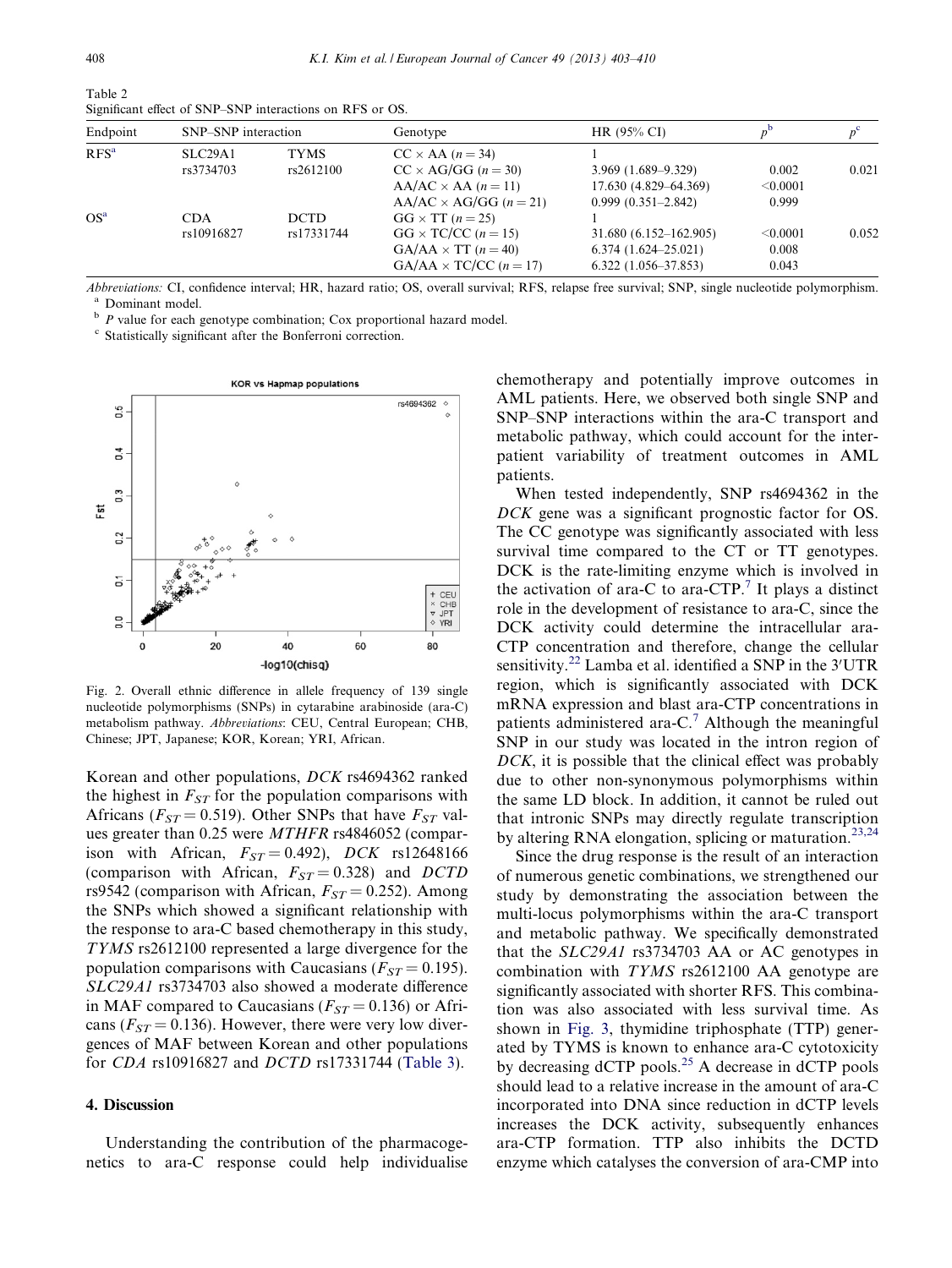<span id="page-6-0"></span>

| Table 3                                                              |  |
|----------------------------------------------------------------------|--|
| Interethnic differences in allele frequencies of the important SNPs. |  |

| Gene        | <b>SNP</b>             | KOR-CEU    |                         | KOR-YRI  |                         | $KOR$ -JPT      |                         | $KOR-CHB$ |                         |
|-------------|------------------------|------------|-------------------------|----------|-------------------------|-----------------|-------------------------|-----------|-------------------------|
|             |                        | $F_{ST}$   | $p$ -Value <sup>a</sup> | $F_{ST}$ | $p$ -Value <sup>a</sup> | $F_{ST}$        | $p$ -Value <sup>a</sup> | $F_{ST}$  | $p$ -Value <sup>a</sup> |
| <b>DCK</b>  | rs4694362              | 0.073      | $<$ 0.0001 $\,$         | 0.519    | < 0.0001                | < 0.0001        | 0.996                   | 0.008     | 0.026                   |
| SLC29A1     | rs3734703 <sup>b</sup> | 0.136      | < 0.0001                | 0.136    | $<$ 0.0001 $\,$         | 0.007           | 0.083                   | < 0.0001  | 0.871                   |
| <b>TYMS</b> | rs2612100              | 0.195      | $<$ 0.0001 $\,$         | 0.001    | 0.326                   | 0.004           | 0.132                   | < 0.0001  | 0.620                   |
| <b>CDA</b>  | rs10916827             | $<$ 0.0001 | 0.827                   | 0.005    | 0.074                   | 0.003           | 0.199                   | 0.002     | 0.276                   |
| <b>DCTD</b> | rs17331744             | 0.014      | 0.001                   | 0.016    | 0.002                   | $<$ 0.0001 $\,$ | 0.814                   | 0.0003    | 0.668                   |

Abbreviations: CEU, Central European; CHB, Chinese; JPT, Japanese; KOR, Korean; YRI, African.

 $P$ -value from Chi-square or Fisher's exact test.

<sup>b</sup> Data from the 1000 genomes project are used for CHB and JPT.



Fig. 3. Combined effect of SLC29A1 and TYMS on cytarabine arabinoside (ara-C) metabolism in blast cells.

inactive ara-UMP. Experimental studies have confirmed that the synergy between ara-C and thymidine occurs in some tumour cell lines<sup>[26,27](#page-7-0)</sup> and experimental chemotherapy settings.[28,29](#page-7-0) Another SNP–SNP interaction includes CDA rs10916827 (GG genotype) in combination with DCTD rs17331744 (TC or CC genotype), although this interaction showed a marginal significance for OS. Both CDA and DCTD are the key enzymes in ara-C degradation. $9 \text{ In } \rho$  $9 \text{ In } \rho$  pharmacogenomic studies, the effects of combined SNPs play an important role in characterising a trait that involves complex pharmacokinetic and pharmacodynamic mechanisms, particularly when each involved feature only demonstrates a minor effect. $30$  Here, we have showed that the combination of multi-locus SNPs is a significant genetic factor that can improve the power for detection of genetic effects associated with the treatment outcomes in ara-C based chemotherapy.

In the last few years, there has been great concern that the ethnic difference in the frequency of SNPs involved in the pharmacology is one potential explana-tion for the differences in treatment outcomes.<sup>[31](#page-7-0)</sup> The present study showed that the MAF of the 139 SNPs in the Korean population differed greatly from those in Caucasians and Africans but was similar among Asian populations. Especially, *DCK* rs4694362, SLC29A1 rs3734703 and TYMS rs2612100, which were significantly associated with a response to ara-C based chemotherapy in this study, showed a moderate or large divergence between Korean and African or Caucasian populations.

Our study had some limitations due to the relatively small sample size. In an attempt to examine ara-C toxicities, almost all patients ( $n = 88$ ) experienced febrile neutropenia during the induction chemotherapy and no differences were observed by single or combined genotype analysis. In addition, despite ara-C being the most important drug in AML therapy, patients received a multiagent therapy including anthracyclines in combination with ara-C. Thus, the anthracyclines could have had some influence on the treatment response independent of the examined ara-C related SNPs.

Although AML is a very heterogeneous disease with different subtypes that are of prognostic significance, the results of our study could help in better understanding the effect of a single SNP or SNP–SNP interactions on drug responsiveness and guide us to develop individualised chemotherapy in AML patients receiving ara-C based chemotherapy. Further studies are needed to clearly define the functional role of the SNPs.

#### Conflict of interest statement

None declared.